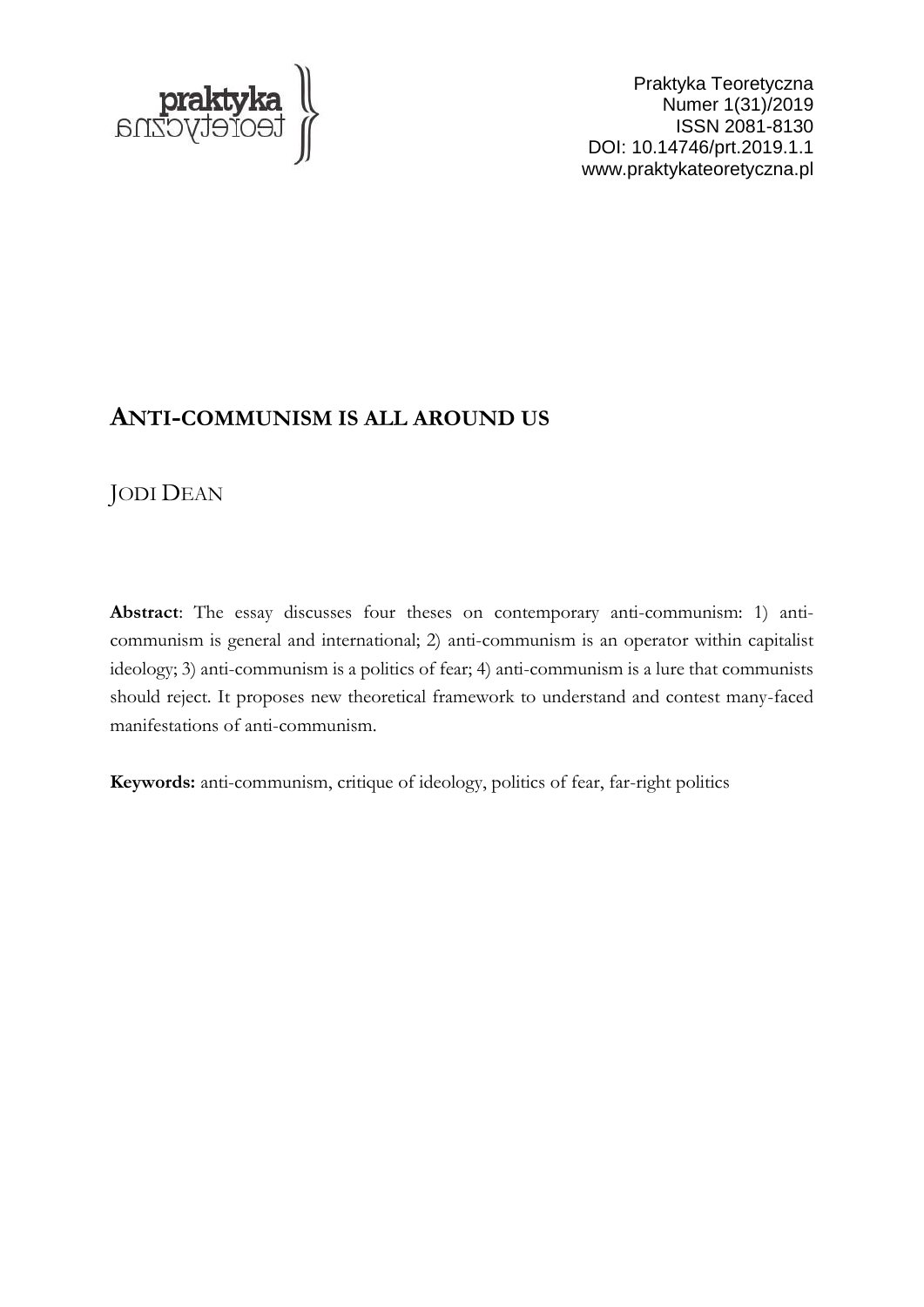This essay makes four points:

- 1. Anti-communism is general and international;
- 2. Anti-communism is an operator within capitalist ideology;
- 3. Anti-communism is a politics of fear;
- 4. Anti-communism is a lure that communists should reject.

## 1. Anti-communism is international

A quick glance around the world reveals the international dimension of anti-communism. We find it in Bolsonaro's winning campaign for the presidency of Brazil and Duterte's presidency of the Philippines. We see it in Indian Prime Minister's Narendra Modi's Hindu nationalism as well as the intensified nationalisms of ruling parties in Hungary and Poland. Anti-communism's international is significant because it tells us that anti-communism cannot be reduced to its specific national histories – which would repeat the nationalist gesture. Anti-communism is not simply a response by countries of the former East bloc to decades of Soviet domination. It is more than a constitutive feature of politics in the United States, with its ever-recurring Red Scares.

In fact, anti-communism has never been a strictly domestic or national phenomenon. We might note here perennial US imperialism, carried out as a defense of democracy from the Red Menace. We can observe as well the opposition of colonizing powers to anti-colonial revolution. And we might include the global networks of commercial and political elites as they conjoin and amplify opposition to communism, thirty years after its ostensible demise.

One might object that anti-communism signifies different things. It's one thing in Poland and something else entirely in the US and Brazil. This objection is unsatisfying. It fails to account for why "different things" are designated by the same signifier. So, yes, one can attend to historical and contextual differences, but it's crucial today, when we must build a new international communism, to draw out the general features of anti-communism. How do we explain anti-communism's persistence? What accounts for the broadness of anti-communism *now*?

A possible answer is that communism itself is and has always been international. There have been communist struggles all over the world. The fact that there are struggles means that there are opponents, which means that there are anti-communists. But this is not a very satisfying explanation. It assumes that anti-communism is part of a real existing struggle against powerful and popular communist parties. It suggests, in other words, a kind of empirical basis for anti-communism, as if anti-communism were a response to a real existing empirical threat. But that can't account for contemporary anti-communism in the US, Europe, and Brazil, where there is not an organized and powerful communist movement. Communism was never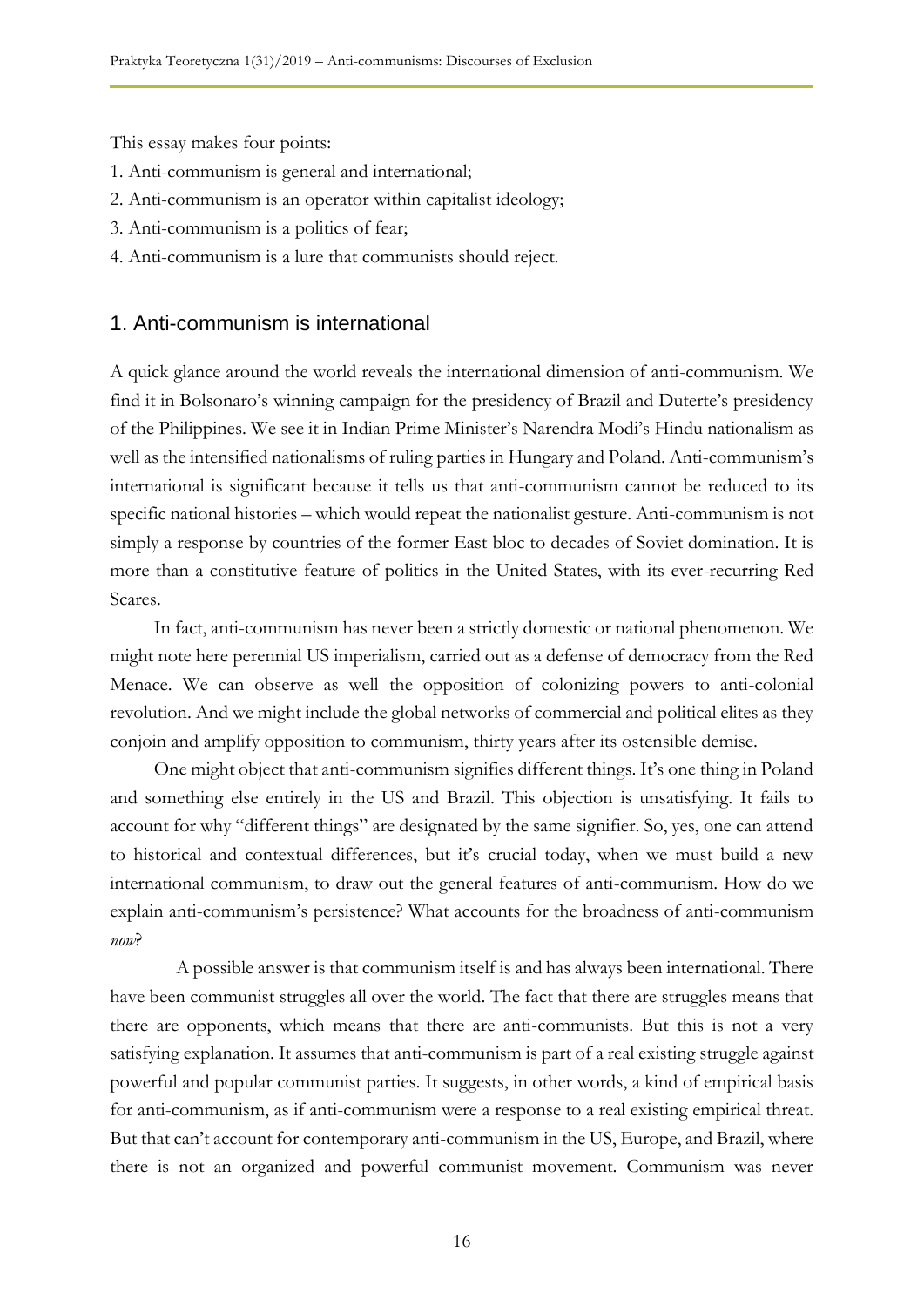powerful enough to pose a threat to capitalist state power in the US state and it was defeated in the Soviet Union and its European sphere of influence.

Another possible explanation for the continuity of anti-communism nearly thirty years after the end of state socialism is that it's a remnant of old struggles. People who once really fought against communism can "keep wearing the old clothes", playing off of the same script, deploying the old rhetoric in hope of inciting past feelings. The rhetoric works regardless of context, of history. It's a name standing it for a symbol, a nugget of affect without symbolic efficiency – it could mean anything.

This answer could draw support from *The Communist Manifesto* – Marx and Engels note how all sorts of different forces accuse their opponents of being communists – even when they are not. That's what they mean when they call communism a specter that haunts Europe. The idea of communism has power, it has force, such a force that parties fight their opponents by trying to tarnish them as communists.

Alas, this response, too, is not altogether satisfying – because communism is not completely absent of content, especially not after Marx and Engel's famous manifesto filled it out and revolutionary struggle gave it a body. Communism is a name for the political struggle of the working class and oppressed, the struggle against property and exploitation and for equality, justice, and freedom from the dictates of bosses, landlords, owners, and banks. Anticommunism isn't just an empty gesture and way to demonize opponents. It indicates an opposition to equality, the rejection of the idea of collective labor for collective benefit. The rhetoric without context charge erases this emancipatory content, the fact of real historical and ongoing struggles. In so doing, it again repeats the right-wing, neo-fascist and liberal gesture – because of course the far Right are not the only anti-communists. Liberals and social democrats join them in legitimating anti-communism. Liberal anti-communism and fascist anticommunism go hand in hand. And they do so for the same reasons: to protect capitalism.

#### 2. Anti-communism is the ideology of capitalism

Because communism is the one ideology, the one ideal, that anchors itself in the abolition of private property, exploitation, and production for the sake of capital accumulation, capitalism *has* to oppose it. Communism is that modern ideology always and everywhere on the side of the oppressed. When labor is strong, when those who have been racially, sexually, ethnically, and colonially oppressed become more visible, more organized, and more militant, anticommunism intervenes to set up barricades. Anti-communism thus serves to structure the political field by establishing the terrain of possibility: what is available, what is off the table, what is impossible – unthinkable. And notice, even as anti-communism claims that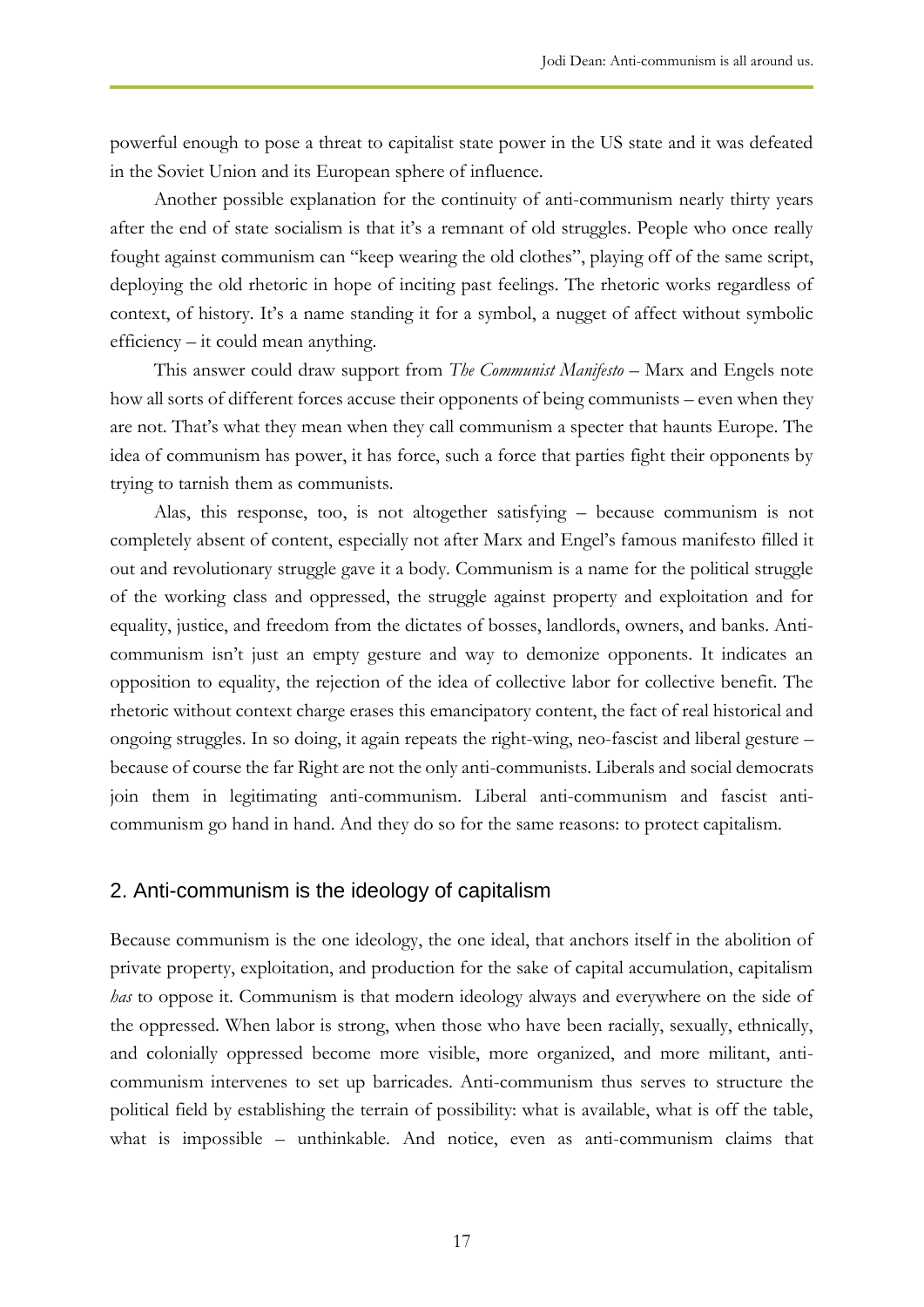communism is itself impossible, it mobilizes social forces to oppose it. It fights against the impossible.

Once we recognize the broadness of anti-communism, that it's virtually everywhere, that it appears in all sorts of different empirical settings, and that it's oriented in opposition to what it claims to be impossible, we can see that anti-communism in general is not the result of an empirical analysis of communist power or the specific political strength of actual communists. Anti-communism is broader, more abstract, affective, and ideological – in other words, political. Anti-communism is a feature of the general setting of capitalism – and it has been since the 19<sup>th</sup> century. That anti-communism is a feature of capitalism also means that there is a difference between internal critiques of communism, different strategies for building communism, criticisms of these strategies and so on and "anti-communism" – the latter is this general, ideological orientation or thread through which capitalism tries to immunize and protect itself.

Anti-communism is crucial to the maintenance of the fiction that there is no alternative to capitalism. Rhetorics of anti-communism wage unceasing war to make sure that collective benefit, cooperation, and planning are off the table, suspect, impossible. The violence of capitalism disappears as communism is made into the one repository of all historical violence. We see this in the present (as in Hungary and Poland) where the extreme policies of parties that want to maintain capitalism are attributed to residual communism rather than recognized as the strongman authoritarianism long part of the far Right, rather than acknowledged, in other words, as capitalist authoritarianism, the authoritarianism that the Right uses to force an order into capitalism's disorder. Instead of the disorder of competition, markets, innovation, prices, dispossession, foreclosure, debt, and imperialist war, in capitalist authoritarianism disorder is foreign – the refugee, the immigrant, the black, the Muslim, the Jew. Or it is disorder itself, disorder without cause, that is the problem anti-communists want to address – women out of place, sex out of place, sexuality out of place, the young and the poor refusing to stay in their place. Dramatic changes in conditions of work, in the character of communities and life that accompany disruptive and ubiquitous technology, urbanization and rural depopulation, shifts from industry and manufacture to financial services, exodus of the labor force as young people look for better futures, the increase in the number of women in the paid economy all become a disorder to be dealt with by the assertion of order, church, police, family, and race. Anti-communism is the lynchpin of this assertion. The arsenal of anti-communism asserts religion, family, and law and order – even as it promotes its own unlaw and disorder.

The anti-communist script is repeated to assert, over and over, that there is no alternative to capitalism, that no matter what else happens, the system remains. Capitalism will be supported and fortified. Capitalism is the ground of freedom and individuality – private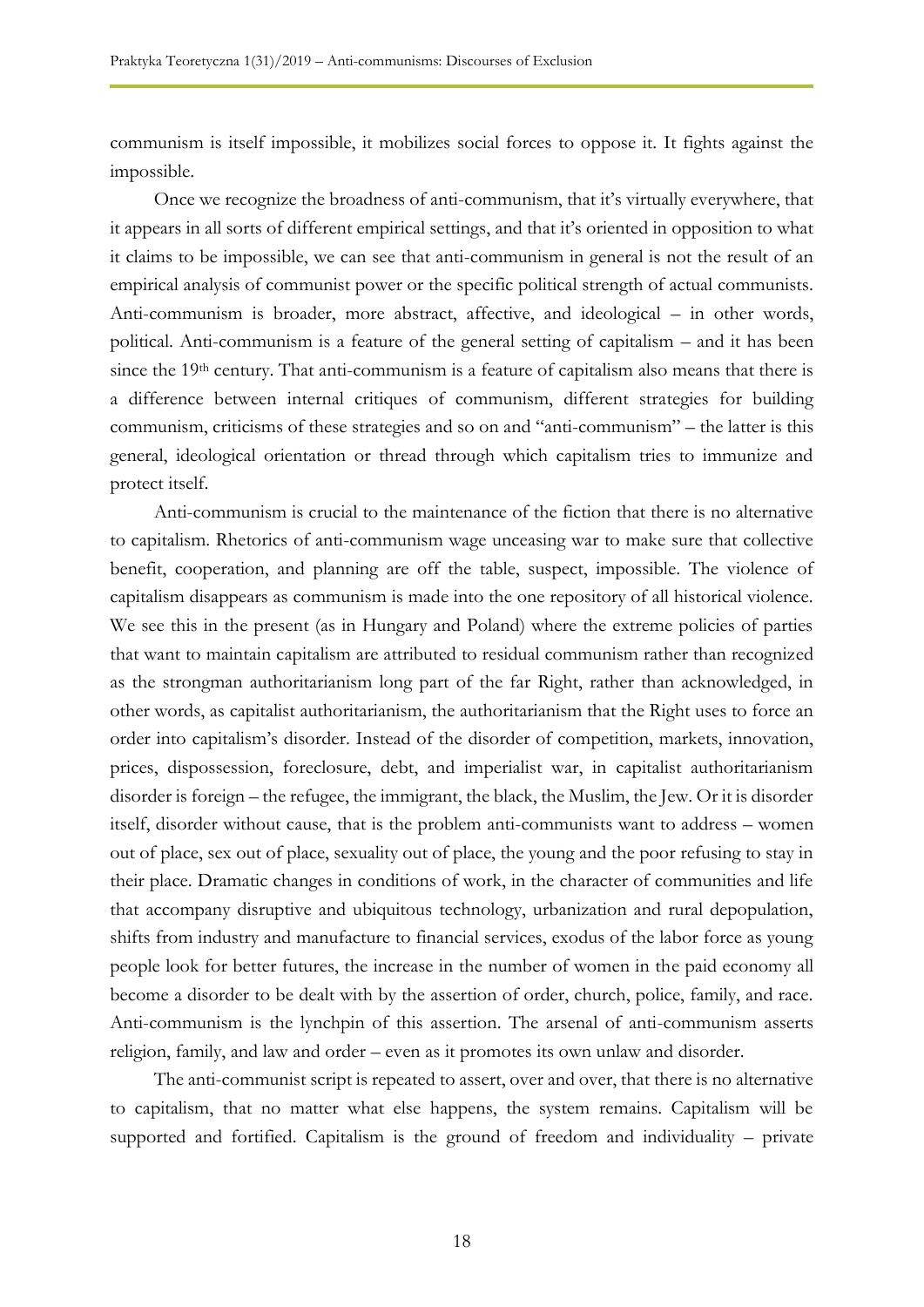property and choice. Capitalism's contradictions are denied, it's persistent immiseration exteriorized onto foreign and disordered bodies.

#### 3. Anti-communism is a politics of fear

Anti-communism mobilizes fear and anxiety. It condenses the real fears and anxieties of those living under capitalism and displaces them onto the fantastic figure of a communist threat – the specter haunting Europe. This condensation and displacement gives moral dignity and political drama to hate. To be against racial and ethnic minorities, to want to put women in their place is not just bigotry, it's not backwards and misogynistic. Rather, it has moral and political dignity as part of a world historical struggle against communism. Even national preference becomes internationalized, again worthy of admiration because of its role in the battle against infernal communism. To use one example: as Yasuhiro Katagiri (2014) documents and demonstrates, anti-communism in the US has been historically allied with segregation. After the McCarthy era hearings and show trials came to an end, professional anticommunists went to the US south to help organize against de-segregation, against Civil Rights, and in support of the old Jim Crow apartheid system. They worked to spread the sense that to support civil rights was to support communism. Even Martin Luther King, Jr. was excoriated as a communist. In an effort to appear as more than just racist, the defense of segregation used anti-communism to give itself moral legitimacy. To be sure, this "legitimacy" was clearly false and incoherent – an inversion of victimization where white people are the victims, not African Americans who are lynched and denied the right to vote. And the new victim status of whites is turned into its own weird kind of heroism: as heroes of anti-communist resistance entitled to respect and dignity. In sum, what's crucial to recognize here is the work of an underlying fantasy structure – anti-communism is not an empirical argument against a specific program but rather the mobilization of a politics of fear (Robin 2004).

Another way that the politics of fear operates is through the eclipse of the present by the past. Rather than dealing with problems in the present (such as climate change and dramatic inequality), the political battle is displaced into the past – hence, the drama around monuments and museums, the reconstruction of historical memory. Anti-communism addresses present fear by shifting focus onto the past and legitimating itself with reference to this past. As Slavoj Žižek pointed out over twenty years ago, this memory politics is not about commemorating the dead. It's a way that leaders try to legitimate themselves as continuers of the work of the dead. The dead are their redeemers (Žižek 1993, 194).

Anti-communism mobilizes a fear of loss, of theft, a fear that what you have will be taken from you. This mobilization conceals the absence of property, of wealth, of job security, of success, of sovereignty, of freedom. It posits that we have them by positioning them as stolen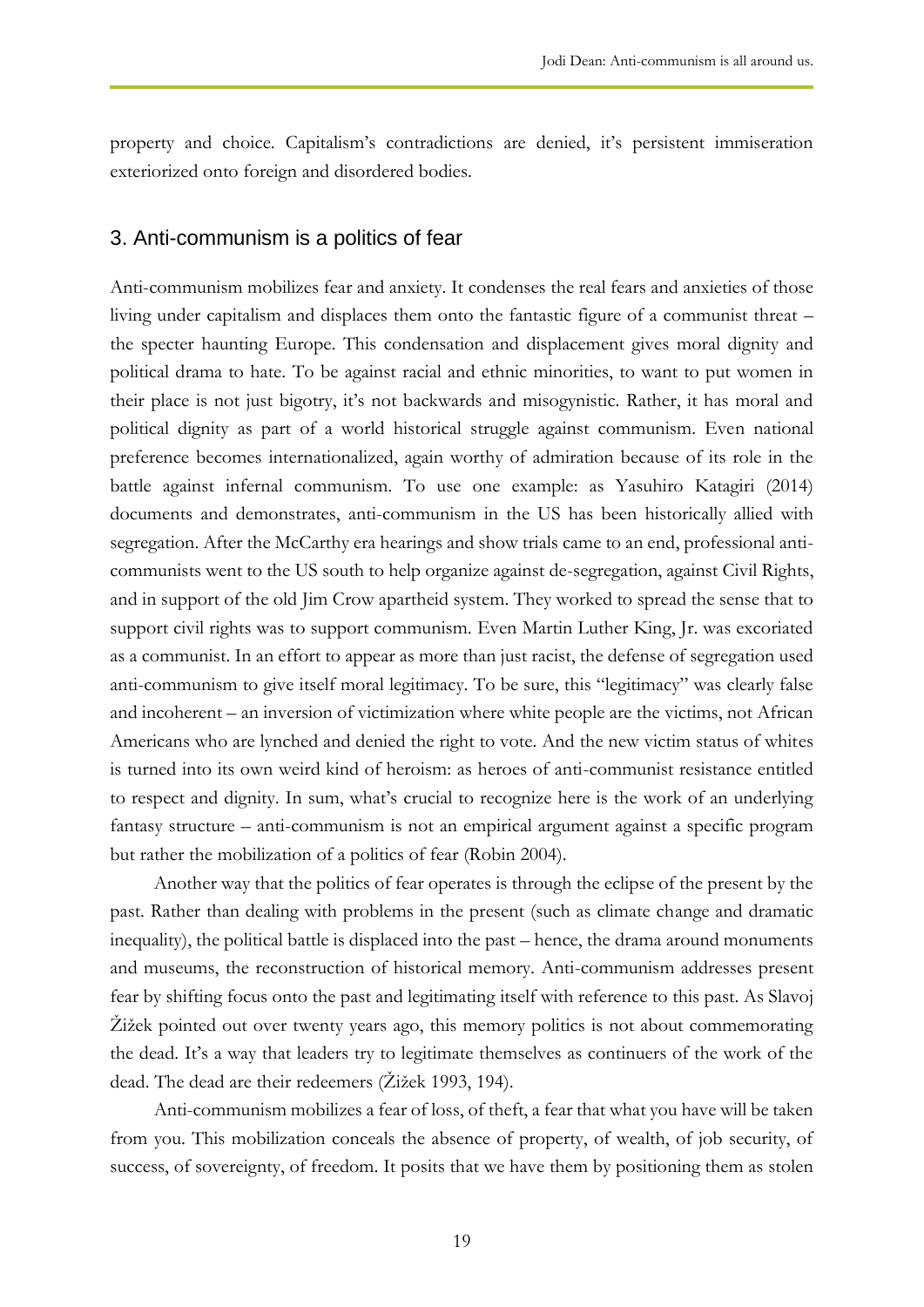possessions (Žižek 1993, 201–205). It's like, communism is what prevents you from being rich, widely admired, having lots of sex, and so on. This of course obscures the fact that the reality under capitalism is that one percent of the people have eighty-two percent of the world's annual wealth; eight men have the wealth of half the planet, etc.<sup>1</sup> By positing communism as a source of deprivation, as an ideology based on taking away your property, anti-communism conceals the fact that you don't actually have any property to begin with. At the same time, it provides the affective sense that the Right gives and the Left takes.

#### 4. Anti-communism is a lure that communists should reject

Today it seems that anti-communism generates more fascination than communism. People seem to find it more interesting to focus on the renewed power of the far Right, of nationalism and fascism, than on the challenge of renewing and reinvigorating communism for our time. People –left and right – are captivated by Bolsonaro, by Trump and his former henchman, Steve Bannon. They are preoccupied with far Right's explicit illiberalism in Poland and Hungary, the openly fascist forces appearing in Germany and Italy. It's like what really captures the popular imagination is the freedom to hate, the permission to break the rules, to refuse the demands of hospitality, civility, mutual respect, and solidarity and to grab what one can. The more plausible the link to Hitler, the greater the fascination the anti-communist attracts.

This fascination is particularly powerful in the affective networks of communicative capitalism where outrage circulates more quickly and easily than long-form analysis (see Dean 2010). People are more likely to read and share something that is short and outrageous, something that they think others are likely to share, than they are something that is long and complicated (see Dean 2016). Who has time?

But there's more to the affective charge of outrageous nationalists. Another dimension concerns the way they express the extremes of the capitalist system that liberal democracy wants to disavow. Trump, for example, is at one and the same time the emblem of the system and its disavowed core – disregard for law and norms and total focus on the accumulation of capital – that's his point: there's no faux-civilized veneer of dignity, custom, respect; why bother? For those with sufficient wealth and power, there is no penalty for violating norms, changing the rules (Dean 2015). Trump proves that the system is as bad as its left critics have always said that it is. He tells us what we know. The excesses of Trump and other oligarchs challenge conventional norms, break with a certain establishment, but they don't break with its capitalist underpinnings. Instead, they deliver on its promises, providing the excess that many

 $\overline{a}$ 

<sup>&</sup>lt;sup>1</sup> "Richest 1 percent bagged 82 percent of wealth created last year - poorest half of humanity got nothing", Oxfam International (22 January 2018), https://www.oxfam.org/en/pressroom/pressreleases/2018-01- 22/richest-1-percent-bagged-82-percent-wealth-created-last-year.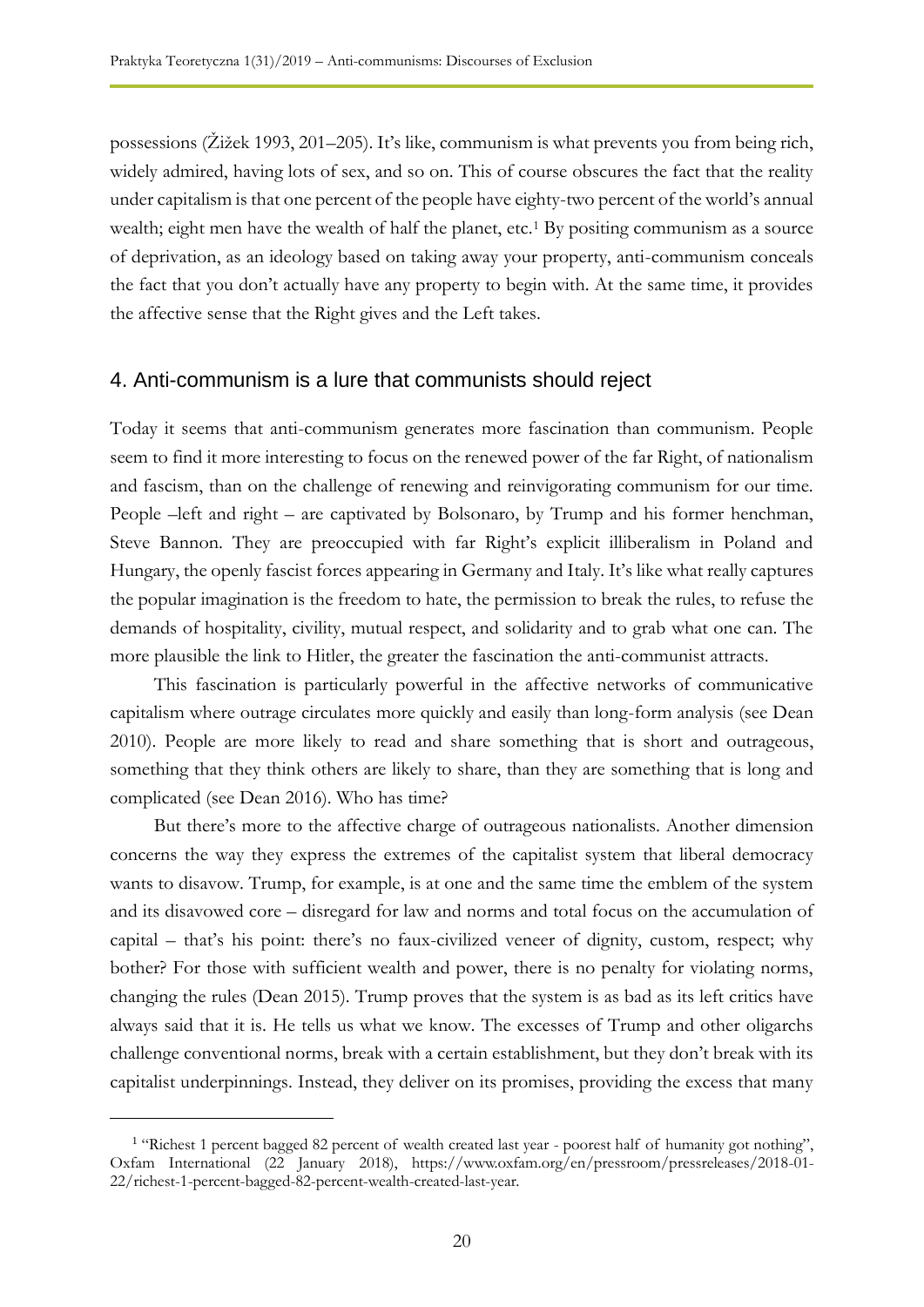thought they would get and think they have earned. The excesses of these oligarchs announce that the benefits of capitalism are for those strong enough to take them, men strong enough to fight against those who would steal their enjoyment, the thieving immigrants, the racial and sexual others, the communists. For anti-communists, the willingness to violate norms, to be strong and put things in their place, grounds the legitimation of inequality – only the strong survive.

Žižek argues that powerless fascination bears witness to an encounter with the Real of enjoyment (where "enjoyment", *jouissance*, is that intense pleasure-pain that one can neither obtain nor escape) (Žižek 1993, 207). Anti-communism commands an enjoyment of inequality, an enjoyment of hierarchy, of making suffer. On the one hand is the anti-communist's preoccupation with death, with famine and camps and body counts. The numbers provide a veneer of morality and facticity even as they distort the histories to which they claim to bear witness. On the other side is anti-communism's own violence: this lets us see that its preoccupation with the power and excess of former state socialist regimes isn't critical – it's envious. Anti-communists don't reject extreme use of state power. They desire it and they encourage their followers to desire it, to claim it. Anti-communism gives permission to enjoy extreme power – at the same time that the contemporary Left critiques, mourns, and rejects it.

To the extent that Left criticism of anti-communism – or nationalism, or fascism, or authoritarianism, or Trump – remains captivated by it, the Left is invested in the same fantasy structure as the Right. It gets off on its outrage, on the Other's power, on its own incapacity or passivity. What's crucial, then, is breaking the hold of authoritarian enjoyment. How?

The Left needs to be the communists the Right fears. Such a move of identification occasions the practical work of building power. Rather than power being the object of a fantasy, it's a capacity to be built and exercised. When we focus on building capacity – a challenging prospect – we diminish the hold of the fascinating Right and turn instead to actual political work. This has an additional benefit of shifting our attention away from the superficial enemy – anti-communism – and toward the fundamental one – capitalism. This amplifies our sense of the urgency of practical work, inciting us to consider how, exactly, do we build a new communist movement able to defeat capitalism and provide a compelling alternative.

It's easier to remain captivated by fascist power than it is to work out real alternatives and build the collectivity that can make them happen. No wonder, then, that the Right is able to garner support from some of global capitalism's losers: it offers them (at least superficially) a kind of dignity or respect. It offers them a vision – of a glorious past. It offers them a solution – restore order and you can get what you want. It's harder to say now what the Left offers in any strong and clear sense, which means that the far Left (as small as we are) are basically saying: bite the hands that feed you; rise up, reject capitalism and… do what? More of the same? It's clear that liberal democracy cannot handle the current situation. Until we have a clear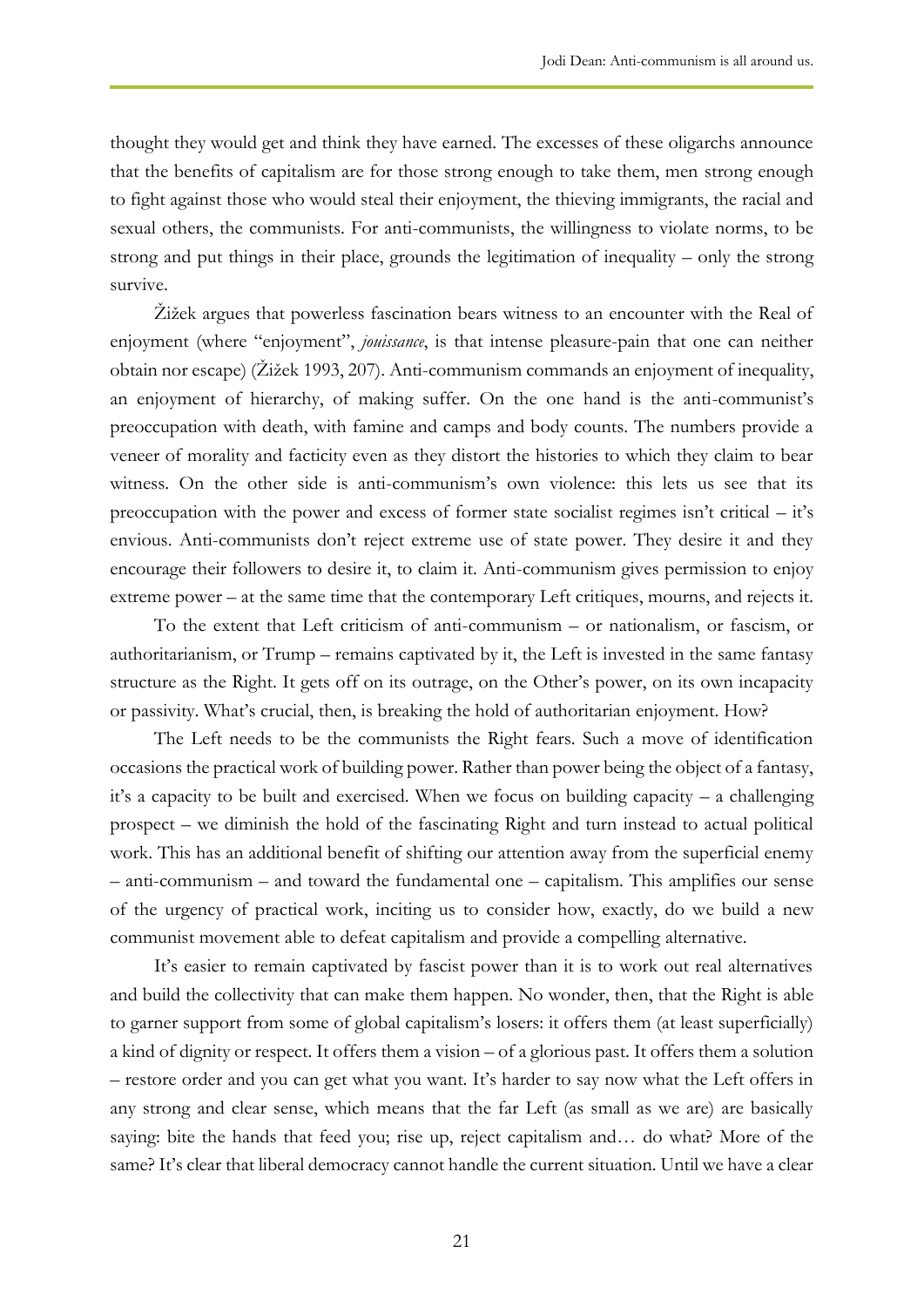and compelling answer, anti-communism in all its rage and violence will be more powerful than communism, which means exploitation, oppression, and inequality triumph over production based on need, justice, and equality. Something generally beats nothing. In many places, the divide is between rural and urban (an old Marxist theme). People in rural areas feel abandoned – often literally because their communities are shrinking as their children move to the cities for opportunities. But rather than being a reason for despair, this should be an opportunity – if we have the will to take it.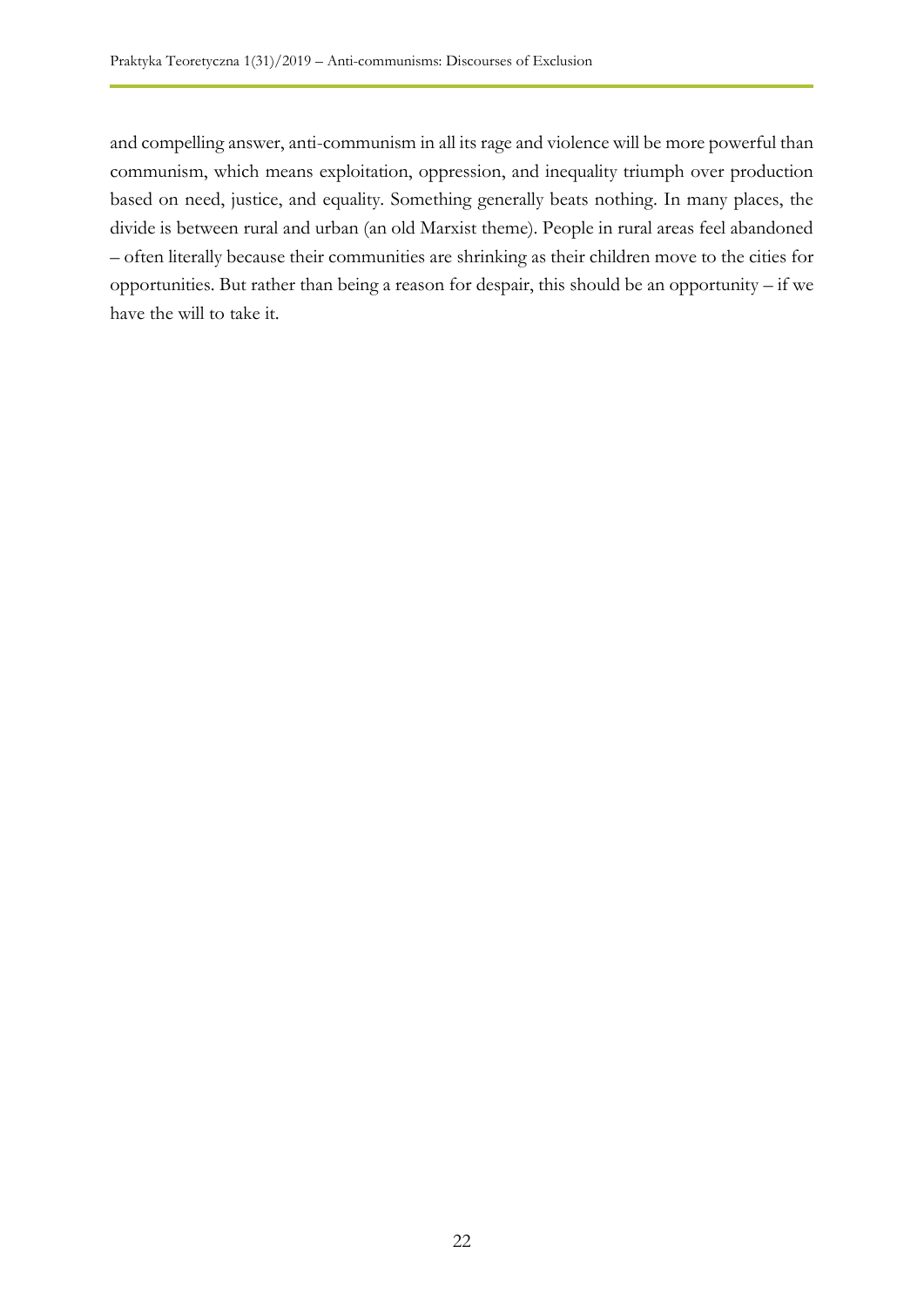### References

Dean, Jodi. 2010. *Blog Theory*. London: Polity Press.

- Dean, Jodi. 2015. "Donald Trump Is the Most Honest Candidate in American Politics Today". *In These Times,* 12 August.
- Dean, Jodi. 2016. "Faces as Commons: The Secondary Visuality of Communicative Capitalism". *Onlineopen.org*, 31 December.
- Katagiri, Yashuhiro. 2014. *Black Freedom, White Resistance, and Red Menace: Civil Rights and Anticommunism in the Jim Crow South*. Baton Rouge: Louisiana State University Press.
- Robin, Corey. 2004. *Fear: The History of a Political Idea*. New York: Oxford University Press.

Žižek, Slavoj. 1993. *Tarrying with the Negative*. Durham: Duke University Press.